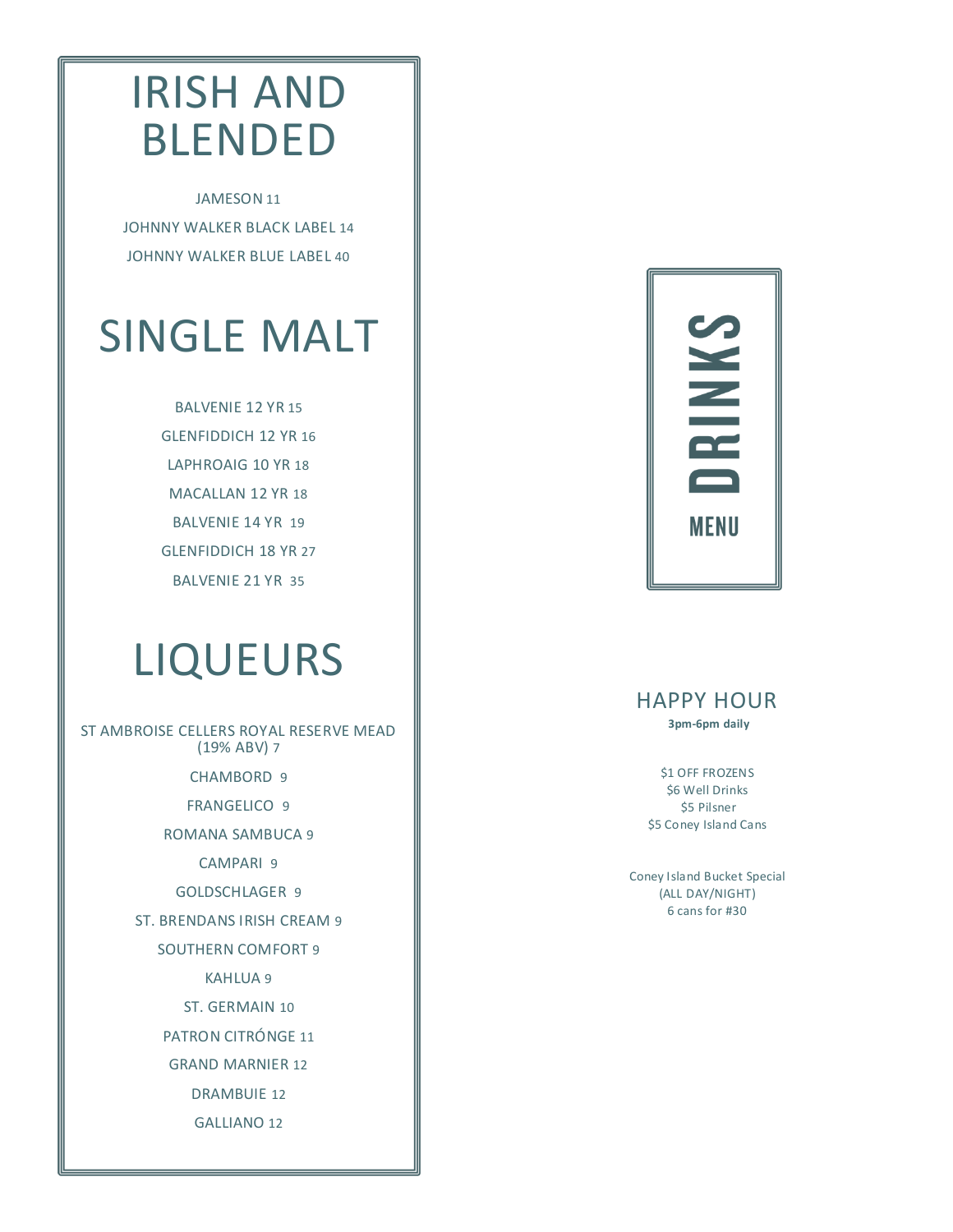### TEQUILA INSPIRED

#### THE FROZEN

Our signature margarita batch **10 /11 Have a classic or mixed with mango, passion fruit, raspberry, strawberry, peach. Add an inverted coronita +**4 **or a tequila floater +3**

THE SILVER MARGARITA Espolon Blanco, Patron Citrónge, fresh lime, orange juice **12**

JALEPEÑO MARGARITA Espolon Blanco, Patron Citrónge, muddled jalepeño, fresh lime **13**

THE ADMINISTRATOR Herradura Reposado, Grand Marnier, fresh lime, orange juice **14** 

WATERMELON DAISY Herradura Silver, Patron Citrónge, fresh watermelon, fresh lime **14** 

THE CASAMIGOS MARGARITA Casamigos Silver, Grand Marnier, fresh lime, agave **16** 

### **COCKTAILS**

ST GERMAINE BLOSSOM Prosecco with St Germaine **12**

HEIGHTS MULE Tito's, ginger beer, muddled lime **12**

FAKE LOVE CAPIRIHNA Yaguara Cachaca, passion fruit puree **12**

> PEACH-MANGO SANGRIA White Wine Sangria **13**

HEIGHTS MOJITO Classic mojito, (add a flavor \$1) **13**

RASPBERRY LEMONADE Stoli Razz, lemon, simple, razz puree **13**

THE ROYAL Royal reserve mead, Nolet's gin, fresh lime, strawberry puree **13**

PEACH OLD FASHIONED Knob Creek Bourbon, peach puree, orange bitters **14**

### BOURBON

ELIJAH CRAIG 10 KNOB CREEK 11 MAKER' MARK 12 MICHTER'S 13 WOODFORD RESERVE 13

## RYE

KNOB CREEK 11 MICHTER'S 13 WOODFORD RESERVE 13 WHISTLE PIG 15

## **WHISKEY**

SEAGRAMS SEVEN 9 JACK DANIELS 10 JACK DANIEL'S APPLE 10 JACK DANIEL'S FIRE 10 JACK DANIEL'S HONEY 10 MICHTER'S AMERICAN 11 JACK DANIEL'S GENTLEMAN JACK 14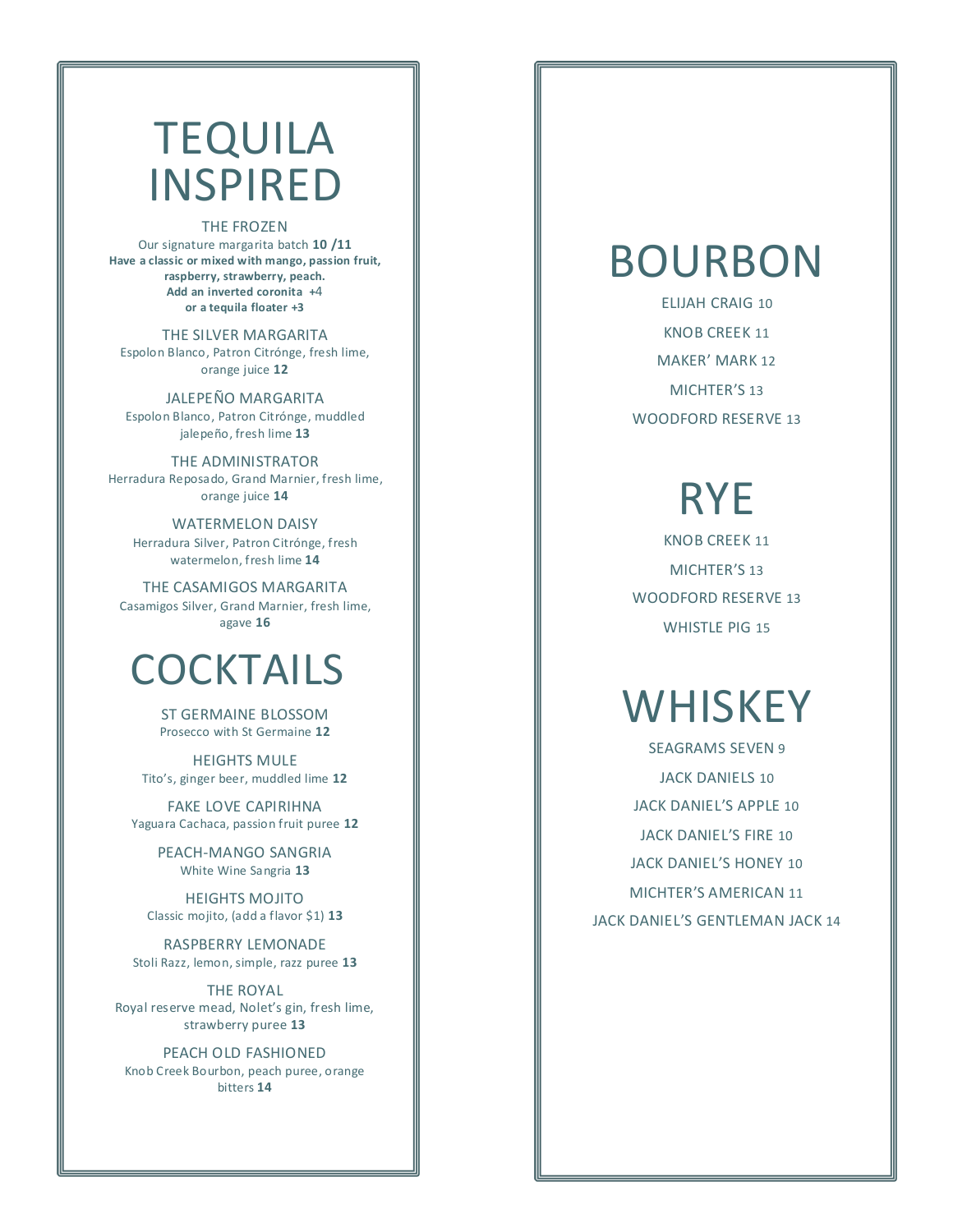### WINE

#### SPARKLING AND ROSÉ

J ROGET Sparkling 7/28 ZARDETTO Prosecco 9/38 UNDERWOOD Rosé 11 (250ml can)

#### **WHITE**

UNDERWOOD Pinot Grigio 11 (250ml can)

RED

UNDERWOOD Pinot Noir 11 (250ml can)

## **TEQUILA**

#### **BLANCO**

HERRADURA 10 ESPOLON 10 CASAMIGOS 12

#### REPOSADO

ESPANITA 12 HERRADURA 12 ESPOLÓN 12 CASAMIGOS 14 DON JULIO 18

### AÑEJO

HERRADURA 13 CASAMIGOS 15 DON JULIO 20

#### MEZCAL

UNION JOVEN 12 CASAMIGOS 15